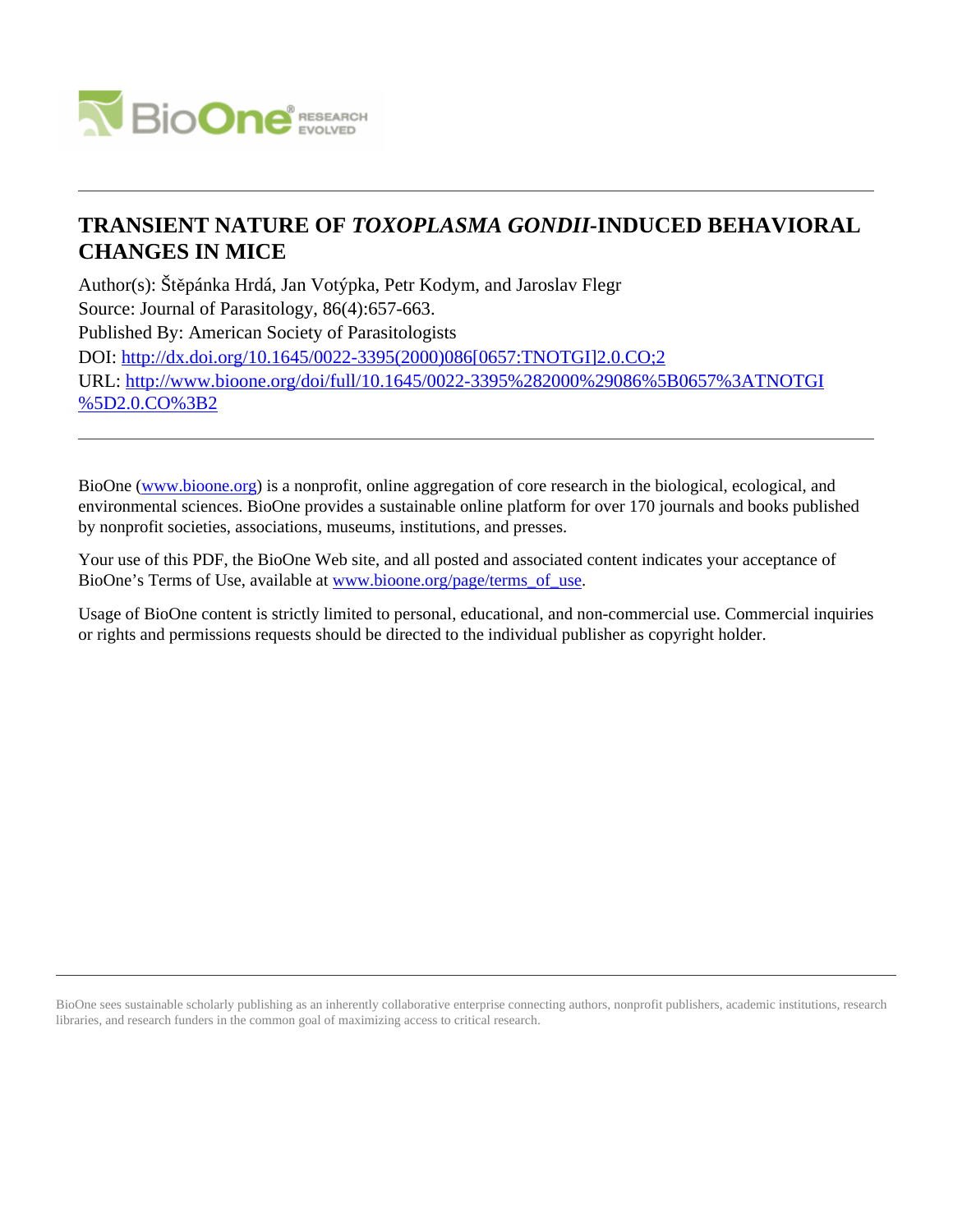## **TRANSIENT NATURE OF TOXOPLASMA GONDII-INDUCED BEHAVIORAL CHANGES IN MICE**

## Stěpánka Hrdá, Jan Votýpka, Petr Kodym<sup>\*</sup>, and Jaroslav Flegr<sup>+</sup>

Department of Parasitology, Charles University, Viničná 7, 12844 Prague 2, Czech Republic

ABSTRACT: Many parasites induce specific changes in host behavior that promote the transmission of their infective stages between hosts. Toxoplasmosis in rodents is known to be accompanied by specific behavioral changes (shift in activity level, learning capacity, and novelty discrimination) that can theoretically increase the chance of infected animals being eaten by the definitive host, the cat. However, toxoplasmosis is also accompanied by many pathological symptoms. It is not known whether the behavioral changes are products of manipulation activity of the parasite or only nonspecific by-products of pathological symptoms of toxoplasmosis. Here, we compared the dynamics of development of behavioral and pathological changes in *Toxoplasma gondii*-infected mice. The results showed that the maximum reduction of mouse activity corresponded with the peak of pathological symptoms, and also that maximum increase of reaction times corresponded with the peak of development of tissue cysts in the brains of infected mice. Behavioral changes were only transient and disappeared before the 12th wk postinoculation. The results suggest that the behavioral changes in infected mice reported by many authors and observed in our experiments could be nonspecific by-products of pathological symptoms of toxoplasmosis rather than specific products of manipulation activity by the parasite.

*Toxoplasma gondii* is a coccidian protozoan with a dixenic life cycle (Hutchison, 1965). Sexual reproduction of the parasite is accomplished only in a definitive host, e.g., the cat or other felids. Any homeothermic animal can serve as an intermediate host. After the acute phase of infection (promoted by tachyzoites), tissue cysts (containing the population of bradyzoites) are formed mainly in the neural and muscular tissues of the intermediate host. The parasite is transmitted to the definitive host (and also to other intermediate hosts) by carnivory. It is usually supposed that such transmission can be facilitated by manipulation activity of the parasite through induction of behavioral changes in the intermediate hosts that lead to an increased probability of predation (Holmes and Bethel, 1972; Barnard and Behnke, 1990; Poulin, 1995).

*Toxoplasma gondii* is one of the classical models for the study of manipulation activity by parasites. Specific behavioral effects of latent toxoplasmosis have been demonstrated in numerous studies with laboratory mice and rats. Infected mice have impaired motor performance (Hutchison, Aitken, and Wells, 1980b; Hay, Aitken et al., 1983), deficit in learning capacity and memory (Witting, 1979), higher activity levels both in novel and familiar environment (Hutchison, Bradley et al., 1980; Hay, Hutchison et al., 1983; Hay, Aitken, Hair et al., 1984; Hay et al., 1985), and lower ability to discriminate between familiar and novel surroundings (Hutchison, Aitken, and Wells, 1980a; Hay, Aitken et al., 1983; Hay, Aitken, and Graham, 1984). Infected rats also have higher activity levels (Webster, 1994), lower neophobia (Webster et al., 1994), and reduced learning capacity (Witting, 1979). However, in contrast to other coccidia (Hoogenboom and Dijkstra, 1987; Voříšek et al., 1998), the adaptive nature of these changes in host behavior (influence on the probability of being captured by a predator) has not been tested in any predation experiment.

The fact that *T. gondii* cysts are predominantly localized in the brain tissue suggests that the behavioral changes could be nonspecific by-products of the relatively serious parasitic disease. Inflammatory responses in the host brain and encephalitis are common symptoms associated with acute or latent infection (Hunter et al., 1992; Suzuki and Joh, 1994). It is highly probable that such processes might induce a broad spectrum of behavioral changes. To decide whether the observed behavioral changes are nonspecific products of *T. gondii* pathological activities or products of manipulation activity of the parasite, it would be important to compare the dynamics of development of behavioral changes with development of toxoplasmosis-related pathogenic symptoms. If maximal intensity of behavioral changes coincides with the peak of symptoms of acute toxoplasmosis, induction of changes by nonspecific pathological processes would be the most parsimonious explanation of the phenomenon. On the other hand, if the behavioral changes are typical of the latent phase of *T. gondii* infection, manipulation activity of the parasite can be suspected. However, to date such studies have not been carried out.

The primary aim of the present work was to investigate and describe the dynamics of development of different pathological and behavioral effects of toxoplasmosis in laboratory mice to reveal whether the behavioral effects are the by-products of the pathogenic processes of acute toxoplasmosis or specific results of manipulation activity of the parasite. We monitored the health status of infected animals and performed a battery of ethological tests at different times postinfection (3, 6, and 12 wk). Our results suggest, that all behavioral changes observed in the infected mice have only a transient character. Therefore, it is likely that they are the by-products of the pathogenic processes of acute toxoplasmosis rather than specific results of manipulation activity of the parasite.

## **MATERIALS AND METHODS**

## **Animals and infection**

The F1 progeny of crosses between mouse inbred strains BALB/c (females) and C57BL/10J (males) was used. Animals were housed in groups of 4–5 mice in Plexiglas cages (36  $\times$  20  $\times$  16 cm) at room temperature 21  $\pm$  1 C, 50  $\pm$  10% relative humidity, and approximately 12-hr light/dark cycles. Water and standard pellet food were given ad libitum. The *T. gondii* was 01529/38 strain isolated from a pig in 1978 in Czechoslovakia.

Ten-week-old mice were inoculated perorally with a 0.5-ml brain

Received 4 August 1999; revised 19 January 2000; accepted 19 January 2000.

<sup>\*</sup> National Diagnostic Laboratory for Toxoplasmosis, National Institutes of Public Health, Šrobárova 48, 10042 Prague 10, Czech Republic.

<sup>†</sup> Corresponding author. Department of Parasitology, Faculty of Sciences, Viničná 7, 128 44, Prague 2, Czech Republic.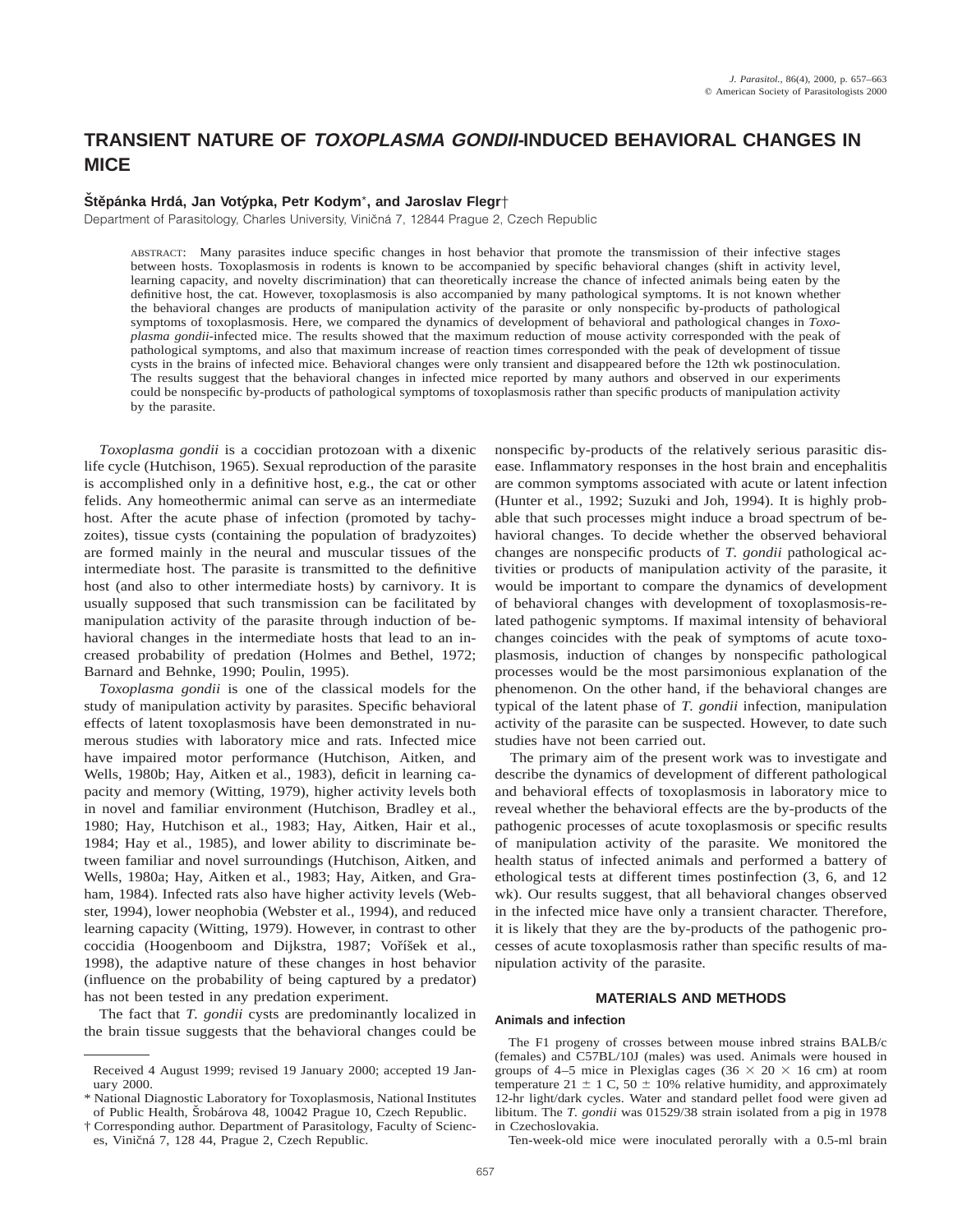

FIGURE 1. Experimental setup. o, open-field test; h, hot-plate test; t, tail-flick test; k, mice killing; s, serological test for anti-toxoplasma immunity. A, B, and C indicate acute, postacute, and latent stages of toxoplasmosis, respectively.

suspension in phosphate-buffered saline, pH 7.2 (PBS) (infected), or 0.5 ml of PBS (controls). The brain suspension was prepared from homogenized and pepsin-digested brains of mice infected 3 mo earlier. The suspension was diluted with PBS so that every experimental animal received the equivalent of 1 bradyzoite cyst. Mice were randomly divided into 3 groups that were tested 3, 6, and 12 wk postinfection (PI). Each group consisted of about 60 animals evenly divided into 4 groups (infected/controls, males/females); see Figure 1.

## **Experimental procedures**

Mice were observed daily for signs of altered behavior and visual physical signs that might indicate that they were in discomfort or distress (lethargy, ruffled fur, shuddering, diarrhea). Their weight was recorded once a wk. The first test—open-field test—was assessed exactly 3, 6, and 12 wk PI, respectively. The modified hot-plate test was carried out 2 days after the open-field test, and the tail-flick test was done on the fourth and fifth day after the open-field test. All behavioral experiments were done between 1300 and 1800 hr during daylight in the spring of the year. After each observation (described below), the experimental apparatus was cleaned with ethanol. At the end of the experiments, all mice were examined serologically for anti-*Toxoplasma* antibodies by complement fixation test (Warren and Sabin, 1942). Two animals without the specific antibodies were excluded from statistical analysis. In 23 infected animals, randomly selected from all 3 groups, the number of *T. gondii* tissue cysts was counted in the brain suspension immediately after the last experiment. Suspensions were prepared from brains homogenized in PBS (final volumes 2 ml). The number of cysts was counted in 5 10- $\mu$ l samples of suspension (magnification  $\times$ 250).

#### **Activity and exploratory behavior in open-field test**

Activity and exploratory behavior of mice were observed in open field, i.e., in an empty glass box  $(60 \times 45 \times 40$  cm) with the floor optically subdivided into 12 squares (15  $\times$  15 cm). For a 5-min period, the following behavioral activities were scored: number of entered squares, rearing (mouse stands on hind paws with fore paws raised or placed on the box walls), jumping, time spent grooming, and time spent sitting without locomotor activity. Freezing (stiff motionless sitting) and jumping were observed only rarely; therefore, these activities have not

been analyzed. The number of fecal boluses deposited (indirect indication of fear and anxiety) was recorded at the end of each experiment.

## **Monitoring of escaping behavior and antinociception in hot-plate test**

The hot-plate test (Woolfe and MacDonald, 1944) is often used for measurement of antinociception. In this type of experiment, latency of the first fore-paw or hind-paw licking is recorded. We modified the apparatus so as also to allow measurement of latency of escape behavior—central nervous system response to adverse stimuli. A mouse was placed on the thermostated metal plate (40  $\times$  20 cm) confined on 3 sides (2 shorter and 1 longer) and on the top (20 cm above the plate) with nontransparent walls. The plate was placed 12 cm above the floor of the glass box (60  $\times$  45  $\times$  40 cm). The plate temperature was 60  $\pm$ 0.5 C. Latency of fore-paw licking, latency of the first attempt of escape, and latency of leaving the plate (reaction time) were measured with a stopwatch. Every mouse was tested in 3 consecutive trials separated by a 1-min rest time period, and the latency was calculated as an arithmetic mean from all 3 trials. In case the mouse did not escape from the plate, it was removed after 60 sec.

In our modification of the hot-plate test, the animals can terminate the adverse stimulus by escaping from the plate, and the temperature of the plate was 60 C instead of the usual 55 C. With a lower temperature, many mice did not leave the plate. It has been shown by histopathological analysis that a temperature of 60 C causes no damage to the paw pads of mice left on a hot plate for 60 sec (Ankier, 1974). In our experiments there was no change in latency of fore-paw licking when performing 3 repeated measurements. This suggested an absence of any heat sensitization during the experiment. (The latency of leaving the plate decreased, however, and this was probably caused by the effect of learning.) There was no behavioral effect of the test after the experiment.

## **Monitoring of antinociception in the tail-flick test**

Antinociception can also be measured by the tail-flick test (D'Amour and Smith, 1941). In our apparatus, the tail-flick response was elicited by applying radiant heat from a 40-W electric bulb to the tail. The latency of flicking was measured by digital timer connected to the ap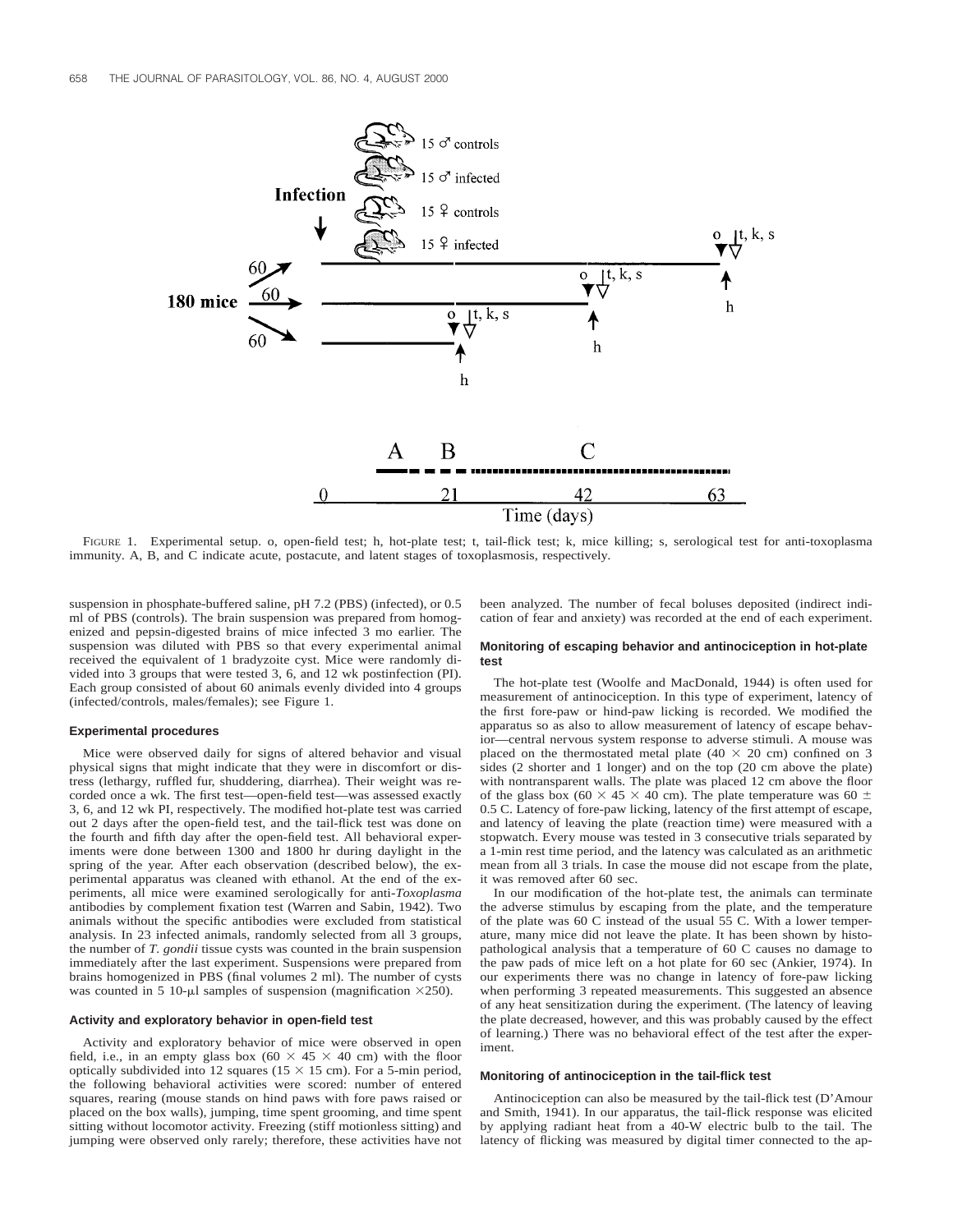paratus. The intensity of the heat stimulus (distance from the bulb) was adjusted with nonexperimental mice so that animals flicked their tail within 3–5 sec. Four tail-flick trials were conducted at 30-sec intervals. Mean latency was calculated from the last 3 trials of the 4-trial series.

#### **Statistical methods**

The Statistica® program was used for all statistical testing. An analysis of variance (ANOVA) was used to study the effects of toxoplasmosis (factor TOXO), gender (confounding factor SEX), and their interactions on mouse behavior. Because of a low number of animals (23), we used a nonparametric Kruskal–Wallis ANOVA for a study of difference in number of brain cysts in 3 experimental groups of animals. The latencies measured in the hot-plate test were log-transformed before the analysis to obtain a normal distribution of the data. Correlation between the behavioral traits and the actual weight of animals at the time of testing was examined by multiple linear regression. To exclude the gender effect, standard scores (*Z* scores) of a standard normal distribution were used instead of the original data. The *Z* score for every mouse was calculated as  $Z = (w - W)/SD$ , where w is the weight of the mouse, W and SD are average and standard deviation, respectively, of the weights of mice of the same gender and series (both infected and uninfected). *Z* scores for the behavioral traits (number of squares, time spent by sitting, number of rears, the first trial of latency of escape, and the mean of all 3 trials of latency of escape) were calculated similarly. All differences and correlations were examined by 2-tailed tests.

#### **RESULTS**

## **Body weight and health status**

On day 14 PI, weight was significantly reduced in infected mice in comparison with controls (ANOVA, factors: TOXO and SEX,  $F_{1,162} = 105.8$ ,  $P < 0.0000$ ). There was a clear difference, however, in the dynamics of weight recovery between infected males and females (Fig. 2). Any difference between infected and uninfected females disappeared by 4 wk PI. The difference between infected and uninfected males was significant (ANO-VA) until 5 wk PI; however, a nonsignificant weight difference of about 3 g was evident until the end of the experiment (12 wk PI).

During days 9–14 PI, symptoms of ill health were observed in all infected mice. Lethargy, ruffled fur, hunched posture, shuddering, and running eyes were observed in most animals. After day 14 PI, all these symptoms of acute illness disappeared. No mice died during the test period.

Serology confirmed the anti-*Toxoplasma* immunity in every mouse except 1 male and 1 female. The number of tissue cysts in the brain was microscopically examined in 6 animals from the 3-wk series (40, 40, 80, 80, 160, and 200;  $\bar{x} = 100$ ), 10 animals from the 6-wk series (80, 80, 80, 120, 120, 120, 120, 120, 200, and 200;  $\bar{x} = 124$ ), and 7 animals from the 12-wk series (40, 80, 80, 80, 120, 120, and 160;  $\bar{x} = 97$ ). The mean number of cysts in all series was  $110/b \text{rain (SD = 48.6, range)}$ 40–200) and did not differ significantly between the series  $(H<sub>[2,N=23]</sub> = 1.94, P = 0.38).$ 

## **Open-field test**

Mice were less active in the acute stage of infection (3 wk PI), whereas no differences in activity between the infected and controls were observed in later stages (6 or 12 wk PI).

Fewer squares were entered by infected mice, 3 wk after the inoculation, than their controls (ANOVA, factors: TOXO and SEX,  $F_{1,55} = 13.39, P \le 0.0006$ ). No significant difference in the number of entered squares between infected and control

males (**A**) and females (**B**).  $\bigcirc$ , Infected mice: **A**, controls, the figure shows means and standard errors (SE); stars  $(\star)$  indicate significant (ANOVA) differences ( $P < 0.05$ ).

mice was observed 6 or 12 wk after the inoculation (Fig. 3A). The infection–sex interaction was not significant in any observed period.

Total time spent stationary was increased in the group of mice infected 3 wk compared to their control (ANOVA, factors: TOXO and SEX,  $F_{1,55} = 12.07, P \le 0.001$ . The duration of sitting was not significantly changed by infection 6 or 12 wk PI (Fig. 3B). The infection–sex interaction was not significant in any observed period.

The infection did not change the number of rears and time spent grooming in any observed period. The number of fecal boluses deposited during the test did not differ between infected and control mice. No differences among 3 control groups (3, 6, and 12 wk PI) in any behavioral traits were observed.

Linear regression analyses showed that correlation between activity and body weight existed only in the group of mice infected by *T. gondii* for 3 wk. Positive correlation was found between *Z* scores calculated for number of squares and *Z* scores calculated for weight of mice ( $F_{1,28} = 9.56$ ,  $P < 0.005$ ,  $R^2 =$ 0.25,  $\beta$  [slope of a regression line] = 0.504) (Fig. 4A); negative correlation was found between *Z* scores calculated for time spent by sitting without activity and *Z* scores calculated for weight of mice ( $F_{1,28} = 7.26$ ,  $P = 0.012$ ,  $R^2 = 0.21$ ,  $\beta = -0.45$ )

Time (weeks p.i.) FIGURE 2. Changes in body weight during the time postinfection in

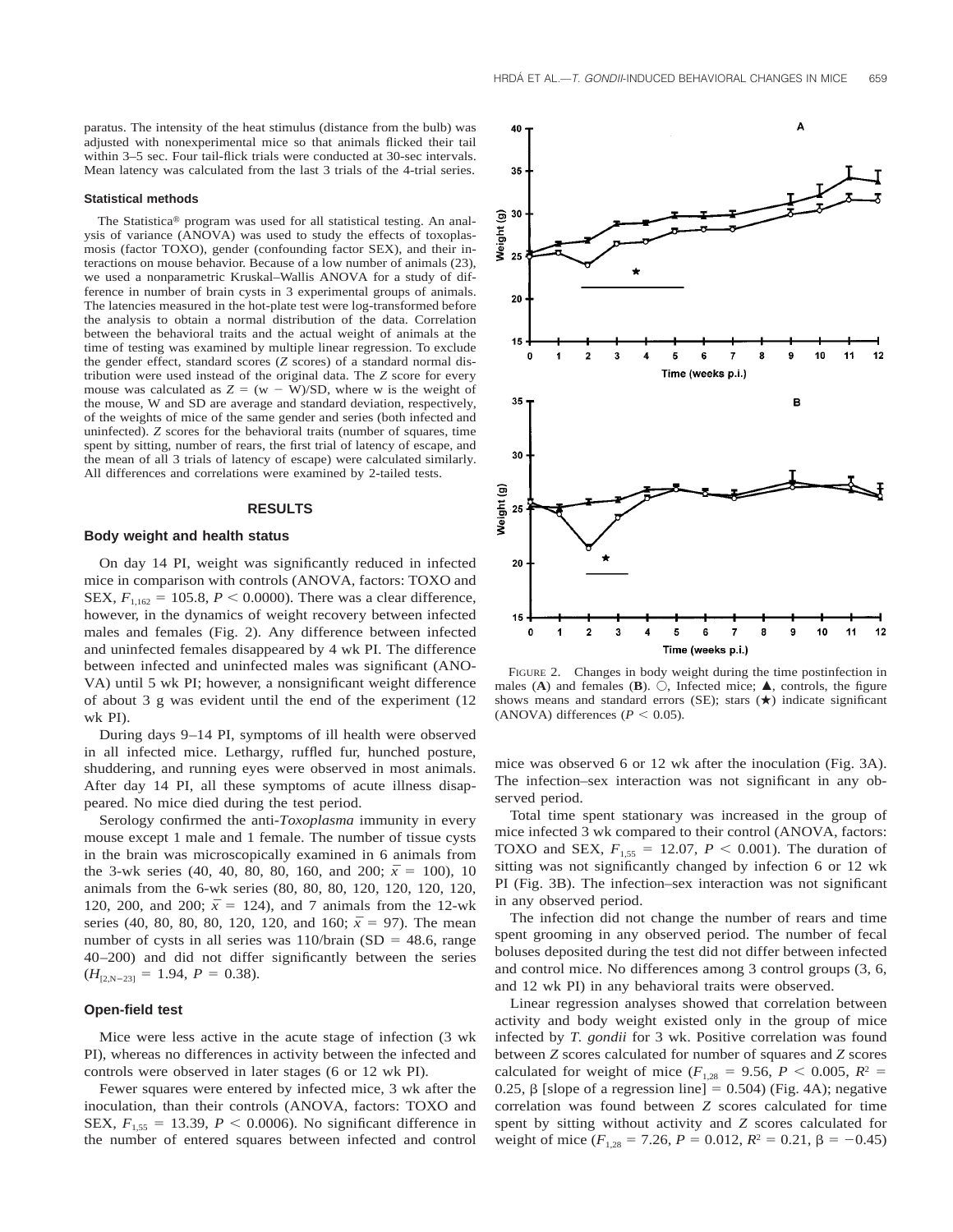

FIGURE 3. Number of visited squares (**A**) and time spent without any activity (**B**) in a 5-min test period of mice infected with *T. gondii* (light columns) and controls (dark columns). The figure shows means and standard errors (SE); stars  $(\star)$  indicate significant differences (*P* < 0.01).

(Fig. 4B). No correlation was found in the other 5 experimental groups of mice, neither infected nor control.

## **Hot-plate test and tail-flick test**

*Toxoplasma* infection did not affect the threshold of pain response measured as licking latency in hot-plate test or flicking latency in tail-flick test. There were no differences between infected and control mice at any observation period.

*Toxoplasma gondii*-infected mice had shorter latency of the first attempt to escape than controls 3 wk PI (ANOVA, factors: TOXO and SEX,  $F_{1,55} = 7,49$ ,  $P = 0.008$ ). No changes in this latency were observed either 6 or 12 wk PI. Whereas differences between the 3 series (3, 6, and 12 wk) were minimal, the effect of sex was evident (ANOVA, factors TOXO and SEX,  $F_{1,165} = 83.9, P < 0.0001$ . Females attempted to escape later than males. The infection–sex interaction was not significant.

The latency of successful escape from the hot plate (reaction time) was prolonged 6 wk PI (ANOVA, factors: TOXO and SEX,  $F_{1,52} = 8.4$ ,  $P = 0.0056$ ). No changes in this latency were observed either 3 or 12 wk PI. Latency of successful escape in the first trial was longer in the group infected 6 wk compared to their controls (ANOVA, factors: TOXO and SEX,  $F_{1,46}$  = 8.61,  $P = 0.005$ ) (Fig. 5). The second and the third trials were less affected. The increase in the reaction time was nonsignif-



FIGURE 4. Correlation between weight of mice infected 3 wk and number of visited squares (A) (y =  $-0.183 + 0.493x + \epsilon$ ) or time spent without activity (**B**) (y =  $0.097 - 0.604x + \epsilon$ ). Confidence bands around the fitted (regression) line indicate the area where the true fitted line (in the population) falls with 95% probability.



FIGURE 5. Latency of escape from hot plate of mice infected with *T. gondii* (light columns) and controls (dark columns). The figure shows means and standard errors (SE) for the first trials; stars  $(\star)$  indicate significant differences ( $P < 0.01$ ).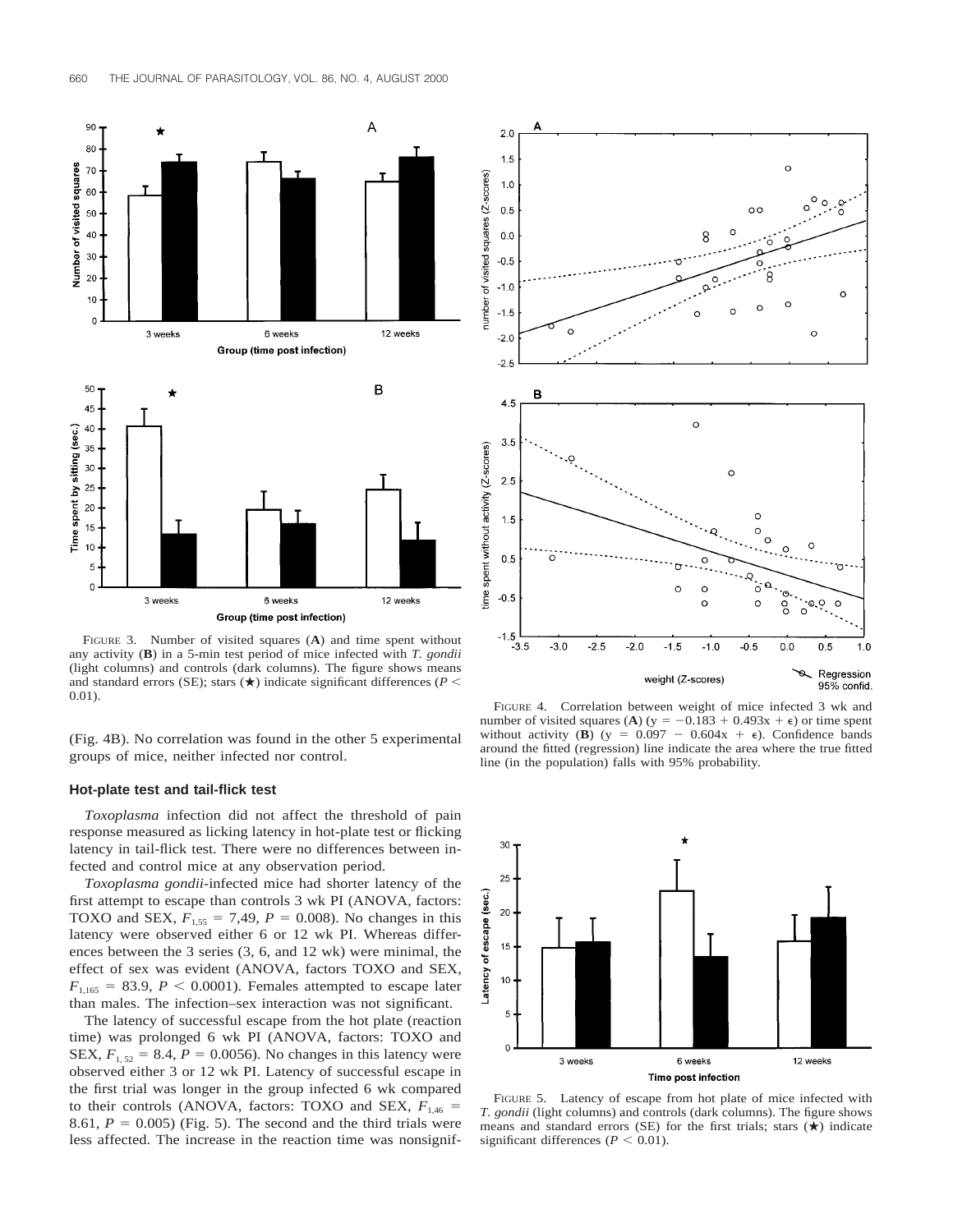icant for the second (ANOVA, factors: TOXO and SEX,  $F_{1,52}$ )  $=$  3.46,  $P = 0.069$ ) as well as for the third (ANOVA, factors: TOXO and SEX,  $F_{1,52} = 2.38$ ,  $P = 0.16$ ) trial. No differences among 3 control groups (sham-infected for 3, 6, and 12 wk) were observed. Comparison of males and females detected a highly significant effect of sex (ANOVA, factors: TOXO and SEX,  $F_{165} = 78,6, P \le 0.0001$ ; females needed more time for escape. The interaction between infection and sex was not significant.

## **DISCUSSION**

In our study, the symptoms of acute toxoplasmosis in mice culminated during the week 2 PI. The locomotor activity was reduced significantly week 3 PI, but not in the 6 and 12 wk PI. Prolonged latency of escaping from the hot plate was observed in mice 6 wk PI, but it returned to normal later.

The weight reduction and other symptoms of health problems probably coincided with the onset of cellular and antibody immune response (Shirahata and Shimizu, 1975; Hunter et al., 1992; Roberts et al., 1995). Oral infection with *T. gondii* is known to stimulate a strong interferon (INF)- $\gamma$ - and tumor necrosis factor (TNF)- $\alpha$ -mediated cellular immune response that polarize immunity reactions toward an early Th1 response (Denkers and Gazzinelli, 1998; Lee et al., 1999). The weight loss that is probably mediated by increase of TNF level (Bluthe et al., 1994) was described by Johnson (1988). He also measured body temperature of infected animals and showed that fever started 8 day PI and culminated 12–14 days PI. This time period is considered the acute stage of the infection. In observation of sex differences, Roberts et al. (1995) found that female mice are more sensitive to pathogenic symptoms of toxoplasmosis than male mice (as determined by higher mortality levels within 4 wk PI). We also observed that the weight of infected females was reduced more than the weight of infected males in acute stage. In contrast, in the latent stage the weight of infected females returned back to the level of controls, whereas the weight of infected males was lower for the entire course of the experiment. We suppose that the lowered weight of infected males in the latent stage of infection was caused by the fact that the females had already reached their final weight, whereas the males were still growing at the time of inoculation rather than by differences in resistance between the sexes.

Changes in locomotor activity of infected animals have been observed by several authors. During the first 2 wk PI, the activity of mice was investigated by Chao et al. (1992), who observed reduction of voluntary running to less than 30% of normal levels by day 12 PI. From day 12 PI, locomotor activity was slowly recovering to normal levels; however, the experiment was terminated before complete recovery was reached (at day 14 PI). Chao et al. (1992) argued that the observed fatigue resulted from stimulation of the immune system as it coincided with high serum levels of transforming growth factor-beta in these mice. It has also been observed that maximum sickness behavior corresponds to the peak of plasma interleukin (IL)-1 in mice (Bluthe et al., 1994; Segreti et al., 1997).

We extended these results by finding that locomotor activity remains lowered 3 wk PI, but returns to normal 6 wk PI. Moreover, our observation of a highly significant positive correlation between locomotor activity of infected mice and their weight strongly supports the view that these changes are due to acute illness. As no correlation between the weight and activity was observed in the group of uninfected mice, we can suppose that mice with the most severe symptoms of acute disease were less active because of their illness rather than for their (illness-associated) lower weight.

We observed that the activity of infected mice was not significantly different from controls in the latent stage of infection. This is not in agreement with some other published findings. Witting (1979), using a different ethological method (exploration in a deep maze), found a significant decrease of locomotor activity of infected mice and rats at 2 and 3 mo PI. In contrast, Webster (1994) observed an increase in locomotor activity in experimentally and also naturally infected rats. Hutchison, Bradley et al. (1980), Hay, Hutchison et al. (1983), and Hay, Aitken et al. (1984) described the hyperactivity in mice with congenital and also adult-acquired toxoplasmosis infected for 14 and 28 wk. They supposed that hyperactivity could be a consequence of histopathological damage to the central nervous system associated with the toxoplasmic encephalitis and with development of cysts in the brain. These considerations were supported by the findings of Anderson (1970) that hyperactivity of rats can be provoked also by nontoxoplasmic, experimentally inflicted limbic lesions. The hyperactivity was observed also in mice with experimental cerebral toxocariasis (Hay et al., 1986). On the other hand, from 6 parasites studied by Webster (1994), only *T. gondii* induced hyperactivity in rats, despite 2 other parasites also causing the encephalitis.

The extent of brain tissue damage could possibly play a major role in the character of changes in the activity of infected mice (hypoactivity/hyperactivity). In the *Toxocara*–mouse model, the degree of behavioral change correlated with the number of larvae recovered from the brain of each individual mouse (Cox and Holland, 1998). No data concerning the *Toxoplasma*-induced brain histopathology were available in the behavioral studies (including the present study). However, the extent of encephalitis can be indirectly estimated from the number of tissue cysts in the brain tissue (Suzuki and Joh, 1994; Brown et al., 1995). In our experiments, we tried to avoid strong pathological symptoms of toxoplasmosis by using relatively resistant F1 hybrid mice. The mice used have the major histocompatibility complex gene  $L<sup>d</sup>$  that is associated with lower cyst burden and weaker symptoms of encephalitis (Brown et al., 1995). By using a low infection dose, we achieved an intensity of infection with only about 110 tissue cysts per brain, which is approximately the value we usually observed in wild mice. In contrast, Hutchison's and Hay's groups reported the presence of several hundreds to thousands of cysts in the brains of their experimentally infected mice (Hutchison, Bradley et al., 1980; Hay, Hutchison et al., 1983; Hay, Aitken et al., 1984). The difference of 1 or 2 orders of magnitude in the cyst numbers between their studies and our work (and corresponding difference in brain damage) could explain the absence of the hyperactivity in our experiments.

The probability of transmission of *T. gondii* from intermediate to definitive host by predation could be positively influenced by the ability of *T. gondii* to slow down the reaction of infected host to dangerous or novel stimuli, e.g., presence of a cat. In our experiments the stimulus was represented by an elevated hot plate. The reaction time (latency of escape) of a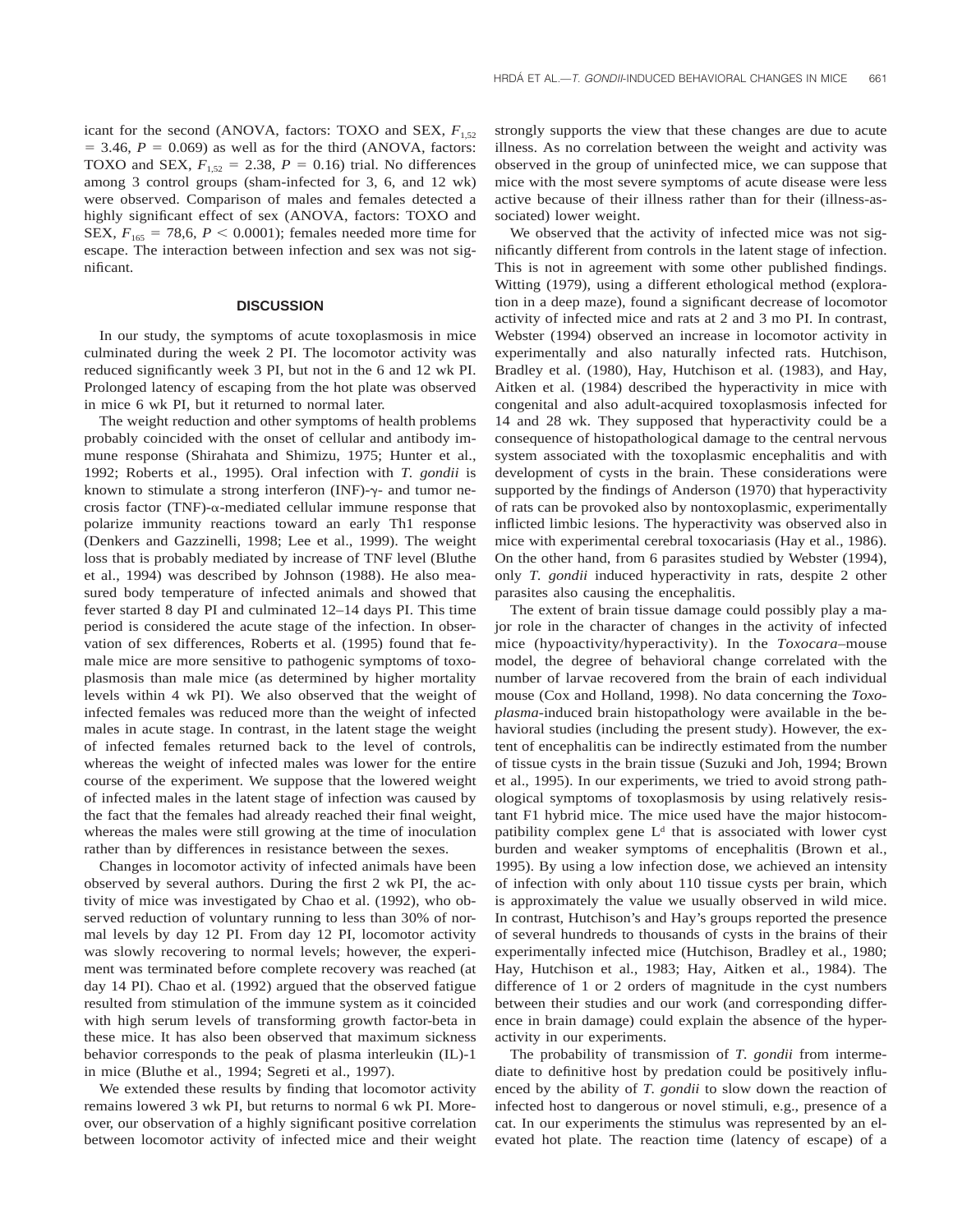mouse in this experimental set-up could be influenced by pain perception (hyperalgesia or analgesia) of infected animals, their locomotor activity, and their ability to recognize and react to novel stimuli.

Changes in pain perception are relatively common in early stages of various infections. It has been reported for *Trypanosoma brucei brucei* (Kristensson et al., 1994) and *Eimeria vermiformis* (Colwell and Kavaliers, 1993) infections. Within several days after *T. gondii* infection, we found hyperalgesia in male mice (measured in classical hot-plate test) that was significant by 9–14 days PI but disappeared before 3 wk PI (data not shown). In the present work, hyperalgesia could be responsible for a decrease in latency of the first attempt to escape 3 wk PI. However, a strong influence of hyperalgesia or analgesia was ruled out by the absence of differences in licking latency in the hot-plate test as well as in flicking latency in an independent tail-flick test.

The results of the open-field test suggest that changes in locomotor activity probably did not affect reaction time. Animals infected for 3 wk with reduced activity did not differ in time of escape from the hot plate from uninfected animals. On the contrary, 6-wk-infected animals without reduced activity in the open-field test had a prolonged reaction time compared to their controls.

The infected animals differed from the controls mainly during the first trial, but not in the second and third trials when they became familiar with the experimental setup. Therefore, we suppose that the transient changes in latency of leaving the hot plate observed 6 wk PI could be caused by impaired perception of novel stimuli (Hay, Aitken et al., 1983). Our data, as well as the results of other authors (Werner and Pichl, 1969; Burke et al., 1994), suggest that the peak of development of *T. gondii* cysts in the brain tissue of infected mice is during the second month PI. This finding corresponds with the time of maximal impairment of latency of escape from the hot plate.

In contrast to previous studies, our work was primarily focused on the dynamics of the developmental changes in mouse behavior during the first 3 mo of *T. gondii* infection. We confirmed that mice are less active in the acute stage of the infection. The hyperactivity observed by some authors in the latent stage could probably be observed only in animals with massive experimental infections that can hardly occur under natural conditions. We also found temporarily prolonged reaction time during the progression to latent phase. However, the correspondence of maximal reduction of activity with maximal symptoms of acute disease, as well as the correspondence of the maximum increase in reaction time with the assumed term of maximal development of tissue cysts in the brain of mice, suggest that both observed behavioral effects of toxoplasmosis are probably only the by-products of pathological processes associated with acute and postacute parasitosis.

Generally, our results suggest that the usual model for testing a manipulation hypothesis, the laboratory mouse with its relatively long acute toxoplasmosis (in relation to short life-span), is not the best choice for studying manipulation activity of *T. gondii.* In our opinion, the experiments with more resistant animals (Dubey, 1996), e.g., rats (Webster, 1994; Webster et al., 1994) or observations with human latent toxoplasmosis (Flegr and Hrdý, 1994; Flegr et al., 1996; Flegr and Havlíček, 1999), provide more convincing evidence for manipulation activity of *T. gondii.*

## **ACKNOWLEDGMENTS**

We thank Milena Svobodová and Daniel Frynta for their advice and cogent criticism of the manuscript. This work was supported by the Czech Ministry of Education (grant J13/ 981131-B4) and by the Grant Agency of the Czech Republic (grant 524/98/0111).

## **LITERATURE CITED**

- ANDERSON, R. A. 1970. Appetitively motivated general activity in rats with limbic lesions. Physiology and Behavior **5:** 755–761.
- ANKIER, S. I. 1974. New hot plate tests to quantify antinociceptive and narcotic antagonist activities. European Journal of Pharmacology **27:** 1–4.
- BARNARD, C. J., AND J. M. BEHNKE. 1990. Parasitism and host behavior, 1st ed. Taylor and Francis, London, U.K., 332 p.
- BLUTHE, R. M., M. PAWLOWSKI, S. SUAREZ, P. PARNET, Q. PITTMAN, K. W. KELLEY, AND R. DANTZER. 1994. Synergy between tumor necrosis factor alpha and interleukin-1 in the induction of sickness behavior in mice. Psychoneuroendocrinology **19:** 197–207.
- BROWN, C. R., C. A. HUNTER, R. G. ESTES, E. BECKMANN, J. FORMAN, C. DAVID, J. S. REMINGTON, AND R. MCLEOD. 1995. Definitive identification of a gene that confers resistance against *Toxoplasma* cyst burden and encephalitis. Immunology **85:** 419–428.
- BURKE, J. M., C. W. ROBERTS, C. A. HUNTER, M. MURRAY, AND J. AL-EXANDER. 1994. Temporal differences in the expression of mRNA for IL-10 and IFN-gamma in the brains and spleens of C57BL/10 mice infected with *Toxoplasma gondii.* Parasite Immunology **16:** 305–314.
- CHAO, C. C., M. DELAHUNT, S. HU, K. CLOSE, AND P. K. PETERSON. 1992. Immunologically mediated fatigue: A murine model. Clinical Immunology and Immunopathology **64:** 161–165.
- COLWELL, D. D., AND M. KAVALIERS. 1993. Evidence for involvement of endogenous opioid peptides in altered nociceptive responses of mice infected with *Eimeria vermiformis.* Journal of Parasitology **79:** 751–756.
- COX, D. M., AND C. V. HOLLAND. 1998. The relationship between numbers of larvae recovered from the brain of *Toxocara canis*-infected mice and social behavior and anxiety in the host. Parasitology **116:** 579–594.
- D'AMOUR, F. E., AND D. L. SMITH. 1941. A method for determining loss of pain sensation. Journal of Pharmacology and Experimental Therapeutics **72:** 74–79.
- DENKERS, E. Y., AND R. T. GAZZINELLI. 1998. Regulation and function of T-cell-mediated immunity during *Toxoplasma gondii* infection. Clinical Microbiology Review **11:** 569–588.
- DUBEY, J. P. 1996. Pathogenicity and infectivity of *Toxoplasma gondii* oocysts for rats. Journal of Parasitology **82:** 951–956.
- FLEGR, J., AND J. HAVLÍČEK 1999. Changes in personality profile of young women with latent toxoplasmosis. Folia Parasitologica **46:** 22–28.
- , AND I. HRDÝ. 1994. Influence of chronic toxoplasmosis on some human personality factors. Folia Parasitologica **41:** 122–126.
- , Š. ZITKOVÁ, P. KODYM, AND D. FRYNTA. 1996. Induction of changes in human behavior by the parasitic protozoan *Toxoplasma gondii.* Parasitology **113:** 49–54.
- HAY, J., P. P. AITKEN, AND M. A. ARNOTT. 1985. The influence of congenital *Toxoplasma* infection on the spontaneous running activity of mice. Zeitschrift für Parasitenkunde 71: 459–462.
- , , AND D. I. GRAHAM. 1984. *Toxoplasma* infection and response to novelty in mice. Zeitschrift für Parasitenkunde 70: 575–588.
- , D. M. HAIR, W. M. HUTCHISON, AND D. I. GRAHAM. 1984. The effect of congenital *Toxoplasma* infection on mouse activity and relative preference for exposed areas over a series of trials. Annals of Tropical Medicine and Parasitology **78:** 611–618.
- , W. M. HUTCHISON, AND D. I. GRAHAM. 1983. The effect of congenital and adult-acquired *Toxoplasma* infections on the mo-